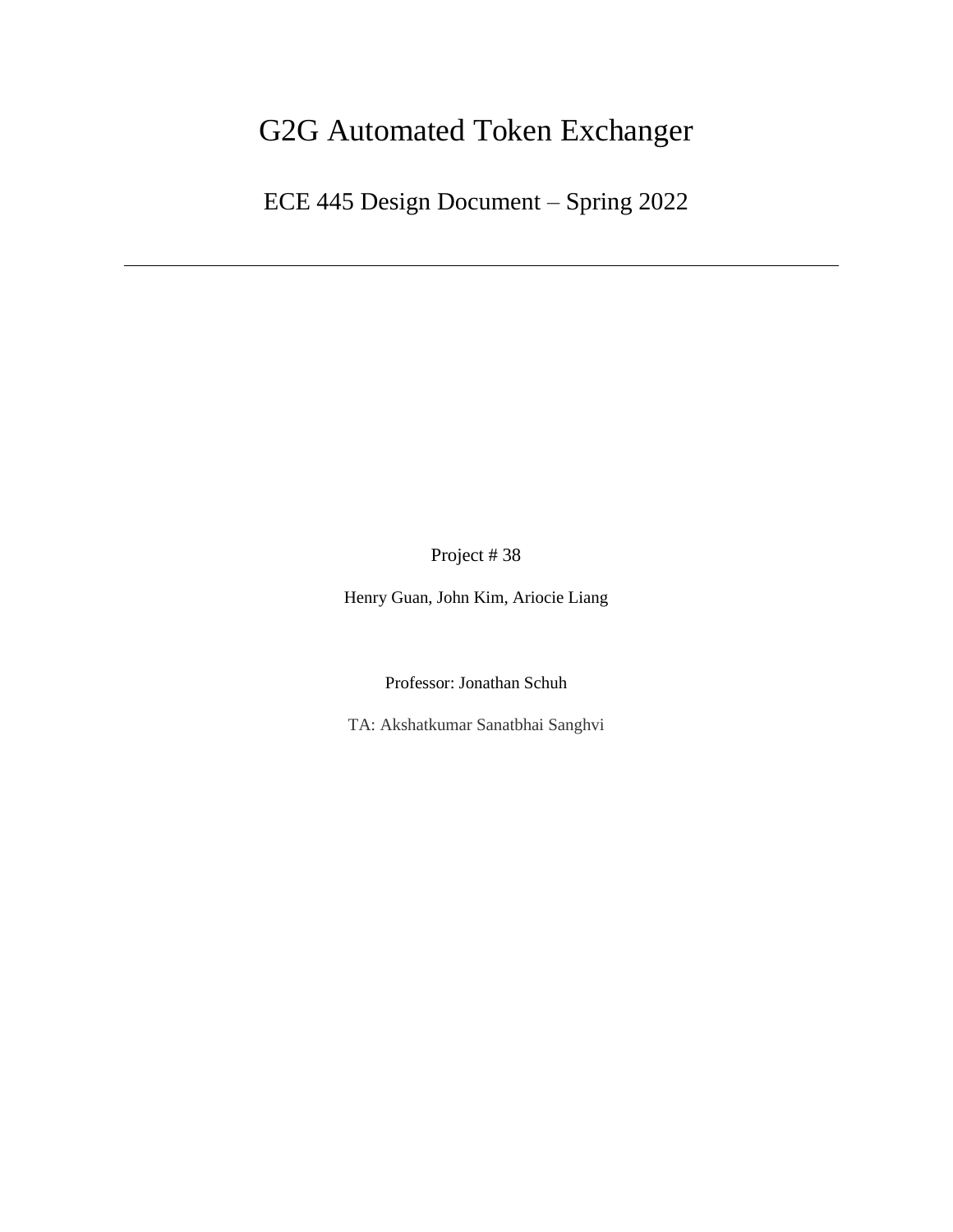# **Contents**

| $\mathbf{1}$ | <b>Introduction</b> | 3                                            |
|--------------|---------------------|----------------------------------------------|
|              | 1.1                 |                                              |
|              | 1.2                 |                                              |
|              | 1.3                 |                                              |
|              | 1.4                 |                                              |
| 2            | <b>Design</b>       | 6                                            |
|              | 2.1                 |                                              |
|              | 2.2                 |                                              |
|              | 2.3                 |                                              |
|              |                     | 2.3.1                                        |
|              |                     | 2.3.2                                        |
|              |                     | 2.3.3                                        |
|              |                     | 2.3.4                                        |
|              | 2.4                 |                                              |
| 3            |                     | <b>Cost and Schedule</b><br>13               |
|              | 3.1                 |                                              |
|              | 3.2                 |                                              |
| 4            |                     | <b>Discussion of Ethics and Safety</b><br>16 |
| 5            | <b>Citations</b>    | 17                                           |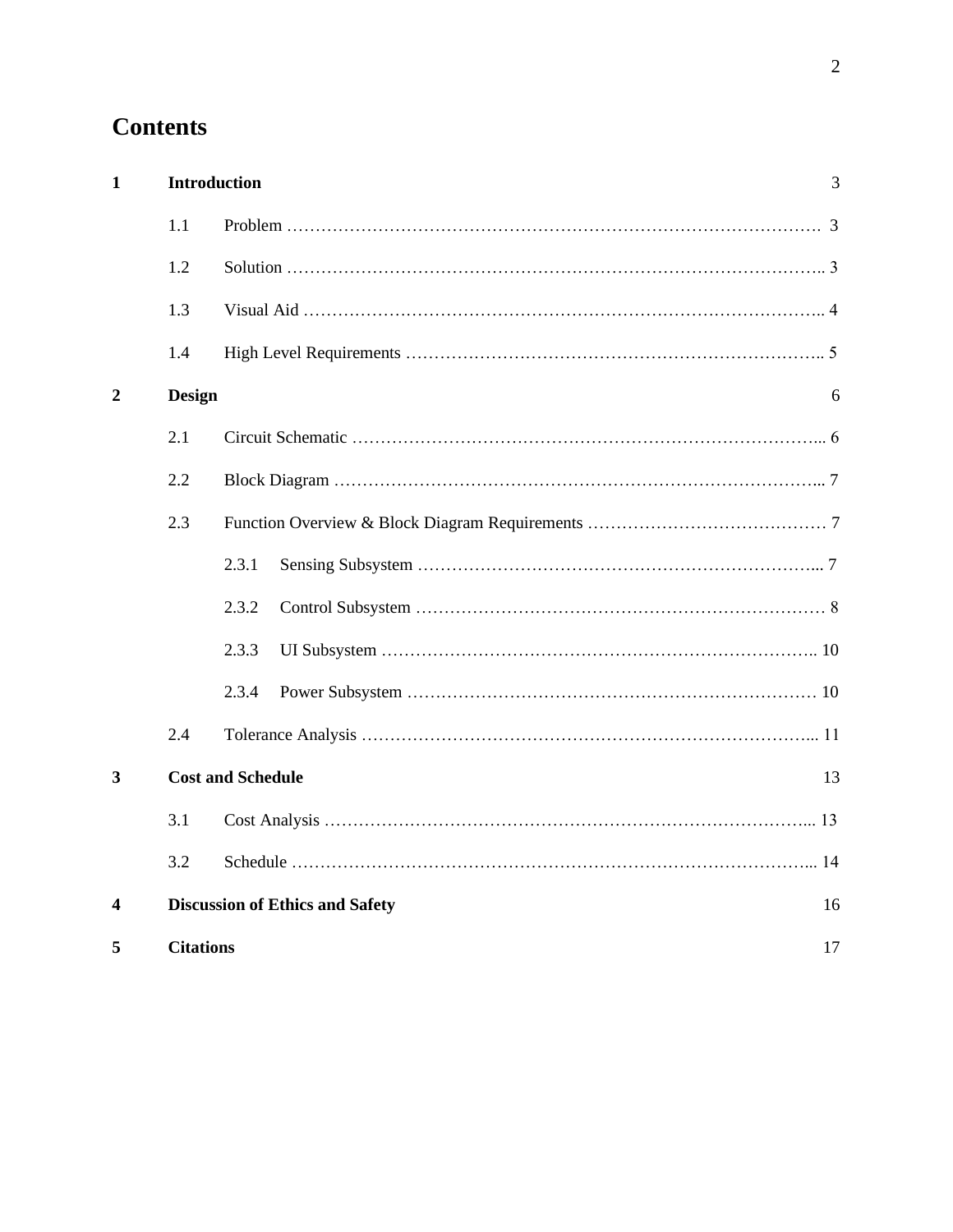### **1 Introduction**

#### **1.1 Problem**

Good2Go (G2G) containers are used all throughout dining halls at U of I for individuals wanting to take their food to go. The program allows you to trade in an old container for a redeemable wooden token, where that token can then be used to trade for a new container. The current process for exchanging containers for tokens and tokens for new containers lacks a unified system across campus, and relies on human supervision and interaction. Also, the current state of G2G is that a person wanting to get a G2G container will have to wait in the same line as other people who just want to eat in the dining hall. This results in longer waiting time for students while requiring unnecessary human to human interactions. This proves to be a hassle for both parties that handle the process since it is too simple to have any one person be assigned to it, but occurs often and spontaneously enough to become bothersome.

#### **1.2 Solution**

Our solution involves an automated token and container exchange machine that will serve two key functions. One is to have a digital token that upon a deposit returns a clean container. Second is generating a token or a clean container after accepting a used container. The goal here is to make the process semi-autonomous by removing the human to human interaction and also allow users to directly swap old containers with new ones without the need of exchanging them for tokens. This will improve the efficiency, simplicity, and performance speed of the Good2Go container system.

To do so, the system will require sensors to detect validity of the containers and the tokens. It will also have a screen display and buttons to receive user input. Lastly the microcontroller and motors will be used to process the internal state of the machine and execute the actions necessary to receive old containers, output new ones and generate a token.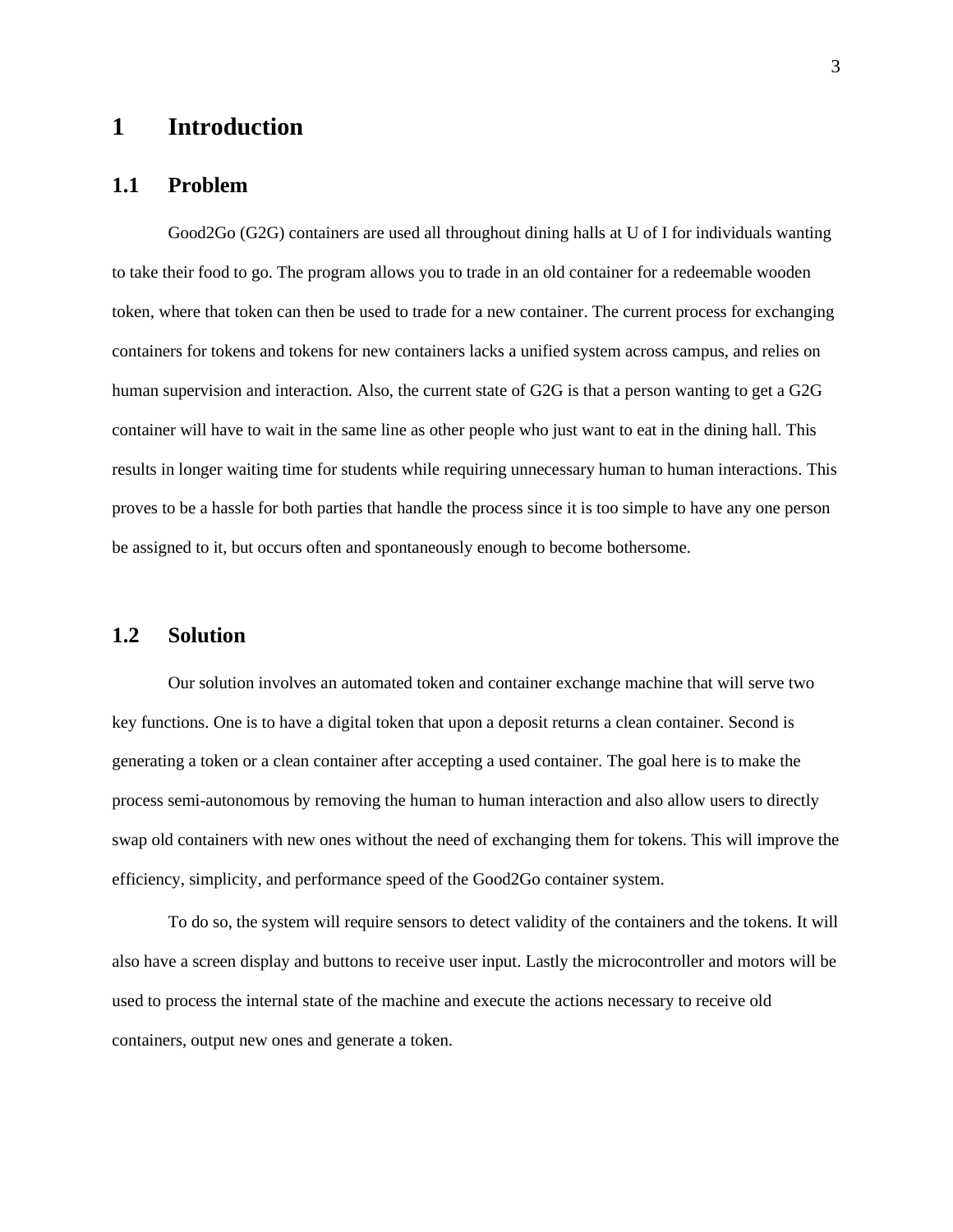The sensors are the main replacement of human to human interaction, as they are responsible for authenticating valid containers and tokens. Each container has its QR code scanned and weight measured; containers that are overweight or are missing valid QR codes are rejected. Wooden tokens will be replaced with virtualized tokens stored in a magnetic swipe card. A card reader identifies each user. A screen display and a series of buttons are used to inform the machine of the user input. Once a user deposits an old container, they will be able to select to receive a new container or a token. The microcontroller will then take this input from the user and will activate the motors to dispense and receive Good2Go containers. The motors will be placed to allow accurate delivery of only a single container at a time, which is further described in the diagram below as well as under the Subsystem Overview.

#### **1.3 Visual Aid**



Figure 1: Overall Design of the G2G Token Exchanger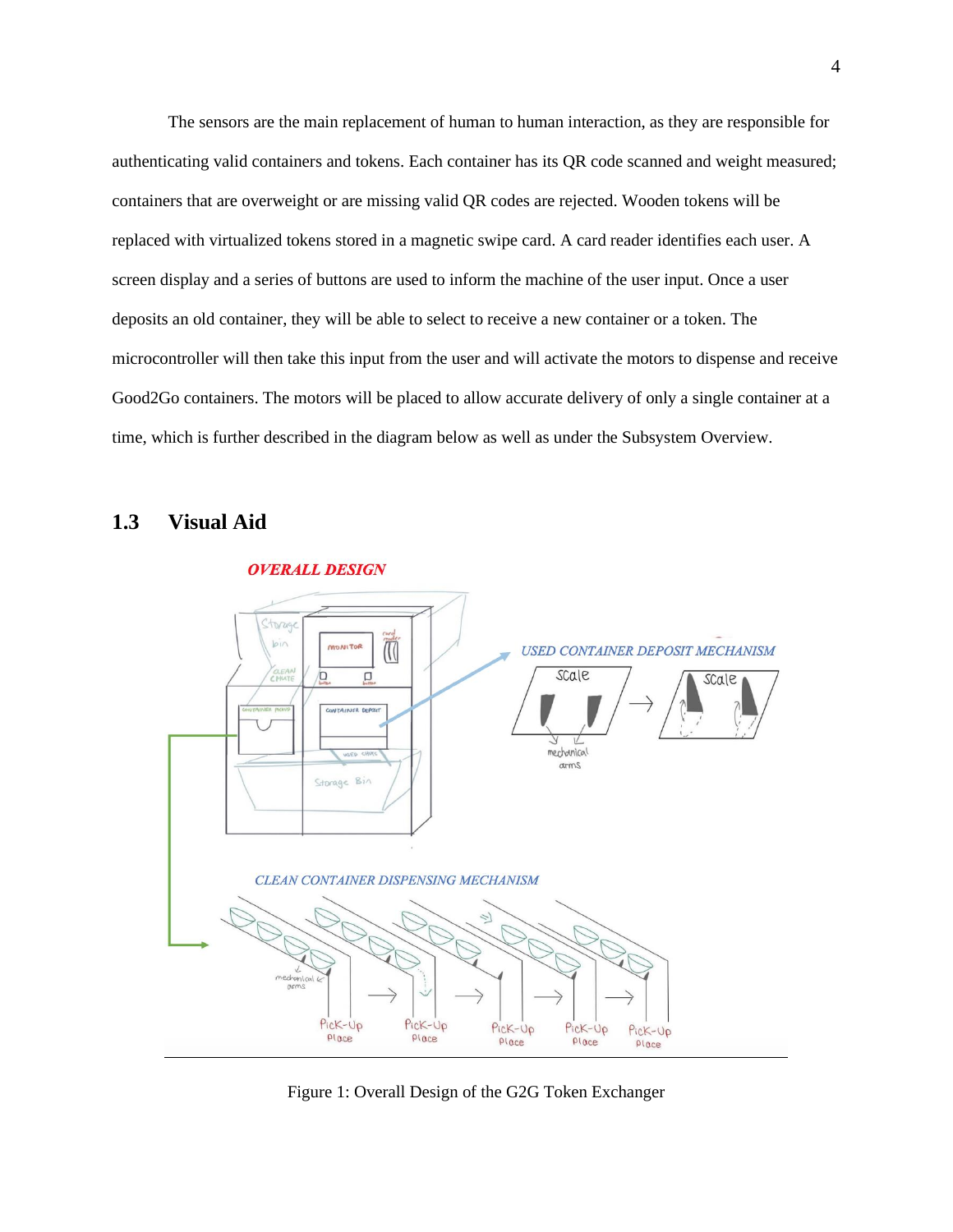## **1.4 High-level Requirements List**

To consider our project successful, the following requirements must be met:

1. Deliver the entire process (from receiving container/token to dispensing a new one) in less than 15 seconds. This time is calculated assuming 0 delay in user's action. Thus, the time taken from receiving a container to dispensing a new one or updating token from the machine's side should be less than 15 seconds.

2. Dispense exactly one new container at a time indefinitely without any jamming. The system should never allow more than one container to be dispensed upon a single request.

3. Correctly detect invalid G2G containers using QR code through image recognition algorithm to read binary data and using weight threshold (30 grams + base weight) to reject containers holding too much food waste.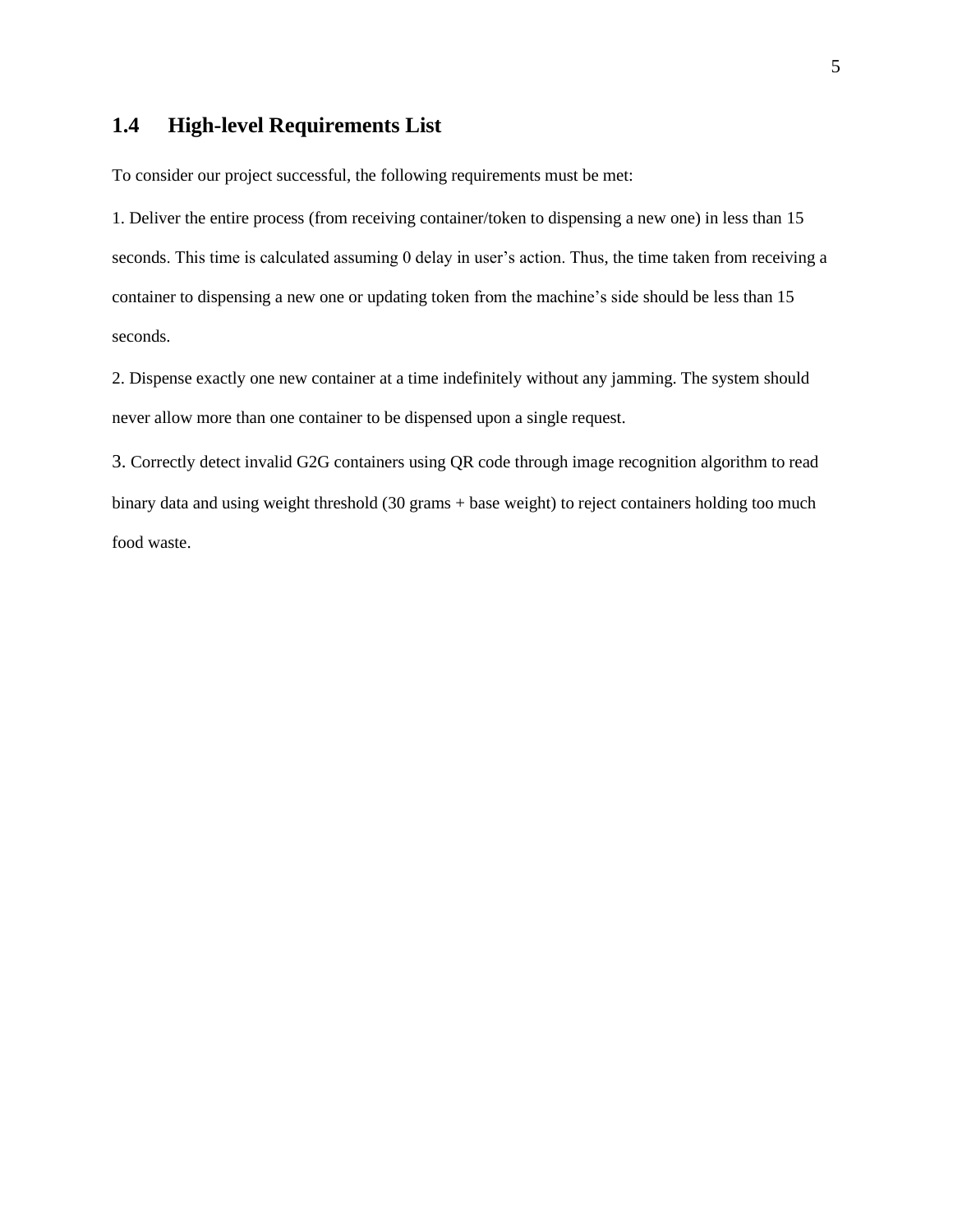# **2 Design**

# **2.1 Circuit Schematic**





Figure 2: Automated G2G Token Exchanger PCB Circuit Schematic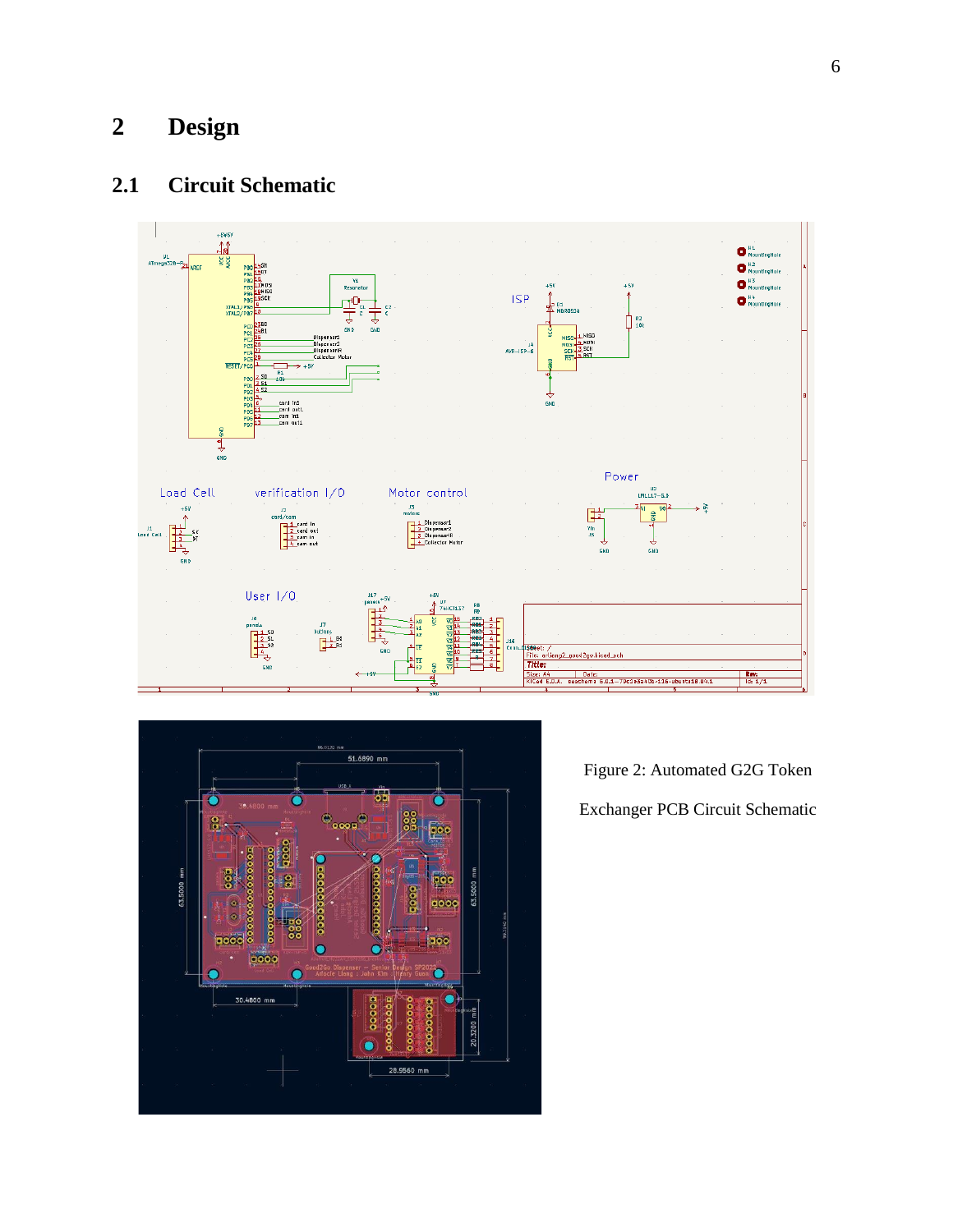



Figure 3: Automated G2G Token Exchanger Block Diagram

### **2.3 Functional Overview & Block Diagram Requirements**

#### **2.3.1 Sensing Subsystem**

The sensing subsystem is responsible for checking for valid users and valid containers as well as updating the token count per card swipe. The QR scanner is used to identify valid containers by reading the food container ID and a wifi module to send it over to the microcontroller. If it is an invalid ID, the machine returns to its initial state. Otherwise, the machine will dispense either a {new container} or generate a {token}. The scale is used to measure weight so that once it exceeds {container weight + 30 grams}, the machine will not accept the container and will return to its initial state. If the weight is within the threshold, the machine will dispense either a {new container} or generate a {token}. Lastly, the card swipe is used to process digital coins instead of physical ones. Each card will hold information of the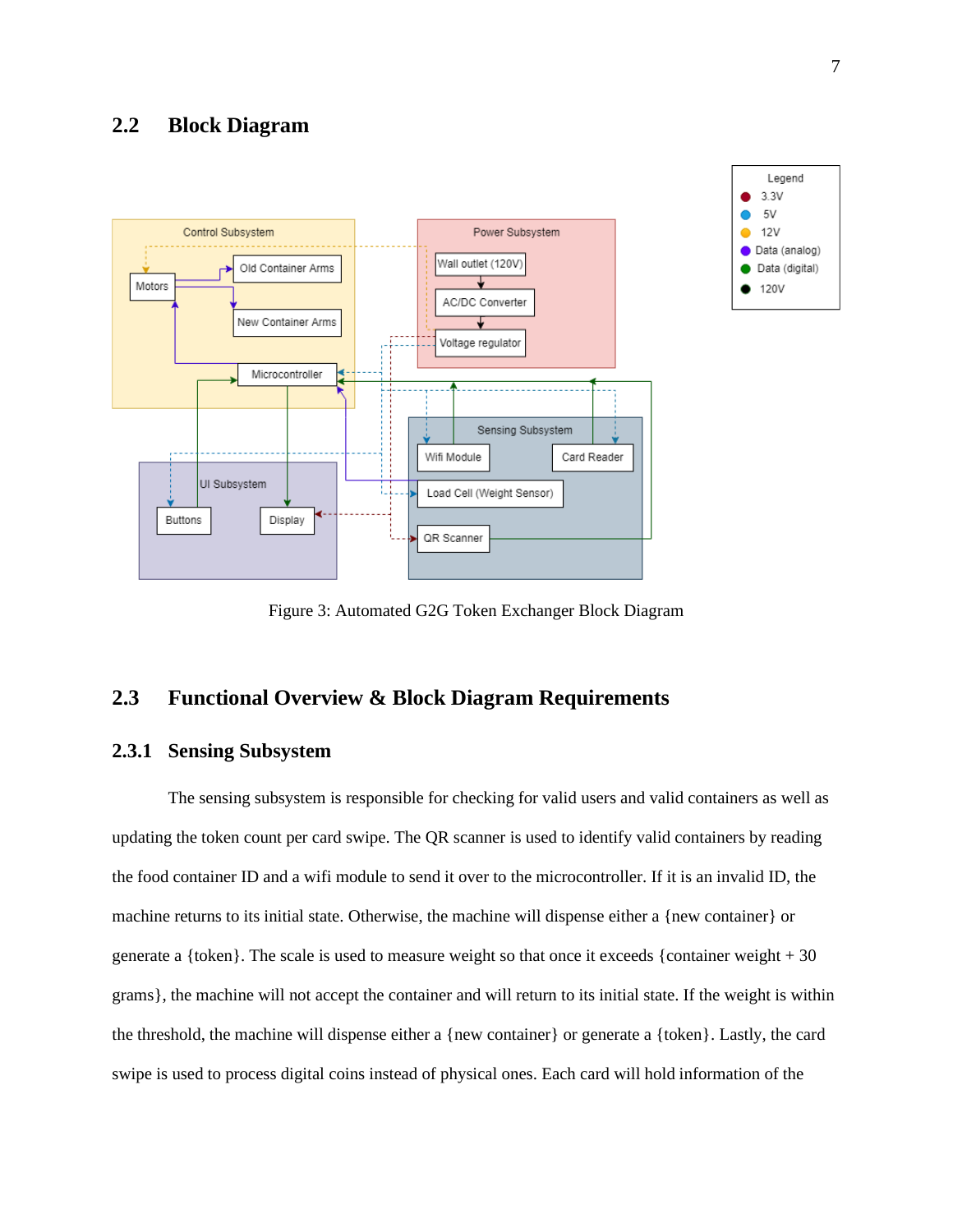number of tokens and will get updated for every swipe. If a card swipe is read from the initial state, the machine will dispense a new container

| <b>Requirements</b>                                                                   | <b>Verification</b>                                                                                                                                                                                                                                                                                                                                                                                                                               |  |  |  |
|---------------------------------------------------------------------------------------|---------------------------------------------------------------------------------------------------------------------------------------------------------------------------------------------------------------------------------------------------------------------------------------------------------------------------------------------------------------------------------------------------------------------------------------------------|--|--|--|
| Can scan QR code on<br>transparent G2G containers.                                    | Check if the white sticker backening ensures correct<br>٠<br>QR scan by having it placed on a transparent glass<br>with transmittance greater than 70%.                                                                                                                                                                                                                                                                                           |  |  |  |
| Execute action (whether<br>dispensing or receiving) only for<br>valid G2G containers. | Run different test cases for both valid and invalid<br>containers. Invalid container runs will include<br>{valid G2G containers with too much waste $(>50$<br>grams) and {containers with no QR code}. The<br>machine should not execute any action for at least 5<br>seconds or until a valid container is placed. For<br>valid containers, the machine should carry out an<br>action such as dispensing or receiving in less than 5<br>seconds. |  |  |  |

#### **2.3.3 Control Subsystem**

The control subsystem is mainly responsible for handling the machine's state transitions and activating motors. An ATMega328 microcontroller will in addition read data from the scale, card swipe as well as from the QR scan. From the initial state (old container, token), if the user inputs an old container, the microcontroller will take input from the scale and activate the motor to receive the returned old container, and then wait for further user input for {new container} or a {token}. Otherwise if the user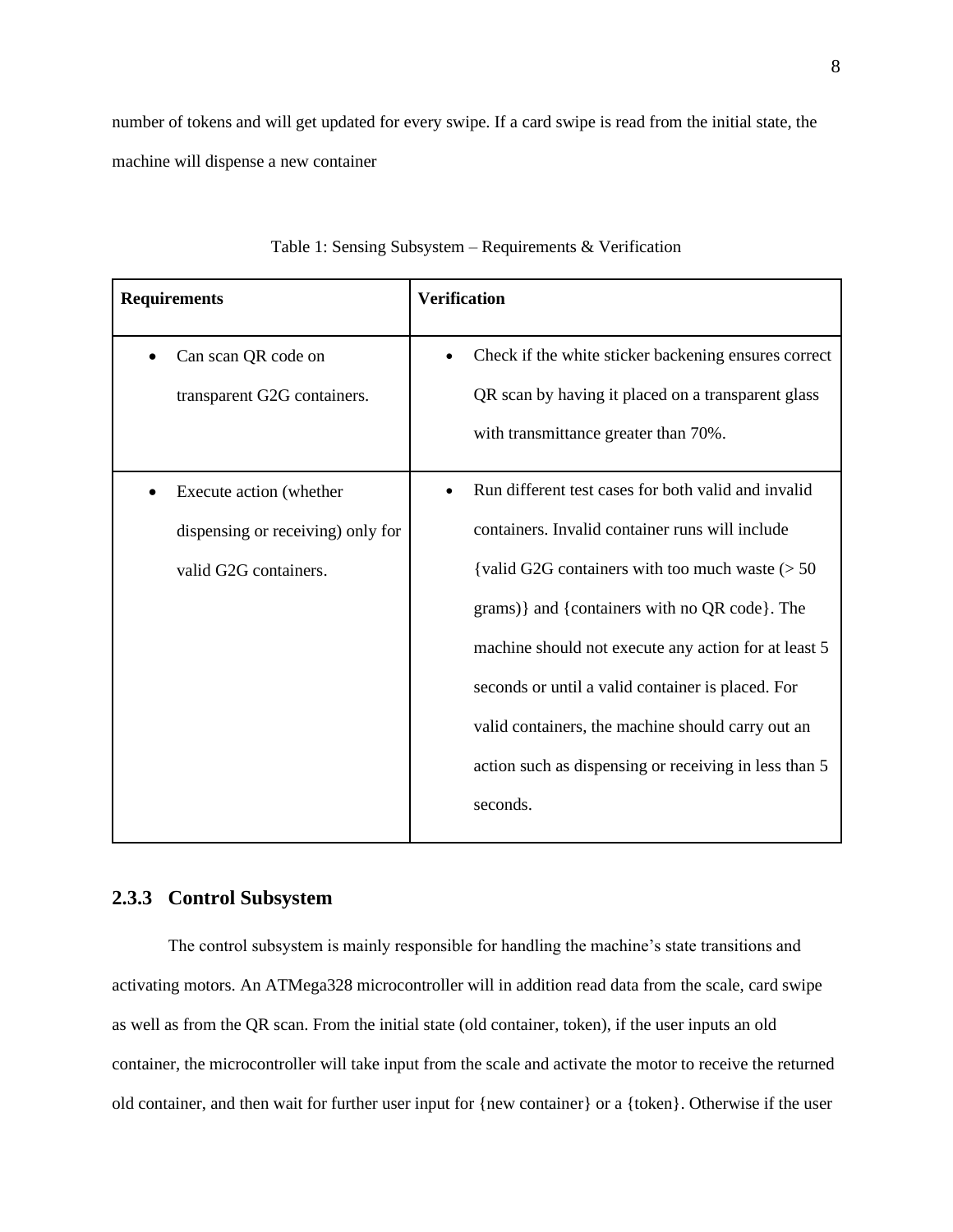selects a token, the microcontroller will process the token and activate the motors to dispense a new container.

Motors will be wired to a pair of arms near the opening of where the user can place an old container. It will be placed on the same surface as the scale (on the bottom of the old container) so that once the motors are activated, it lifts up and acts as the pushing mechanism to deposit the old containers. A different set of motors wired to two arms (spaced for a single container) will also be used to dispense new containers. Only a single container will be preloaded in between the arms, with the rest being loaded behind this single container at an angle. Upon the activation of the motors, the first arm closest to the drop chute will open first, dispensing the container. That arm will then close, followed by the second arm opening, allowing one container through. That barrier will then close, completing the process of preloading another container that's ready to dispense.

| <b>Requirements</b>                                                                                                         | <b>Verification</b>                                                                                                                                                                                                           |  |  |
|-----------------------------------------------------------------------------------------------------------------------------|-------------------------------------------------------------------------------------------------------------------------------------------------------------------------------------------------------------------------------|--|--|
| Container should receive old<br>container in less than 9 seconds<br>and dispense a new container in<br>less than 6 seconds. | Conduct 10 repetitive tests, timing the receiving<br>starting when the user places an old container. The<br>timing of dispensing is taken right after the<br>receiving to ensure total time taken is less than 15<br>seconds. |  |  |
| Dispense exactly one new<br>container upon a single request<br>without any mechanical faults<br>such as jamming.            | Conduct 10 repetitive tests and compare the<br>distance of the arms to their original position,<br>ensuring it is less than 0.5mm to show it can be<br>done indefinitely.                                                     |  |  |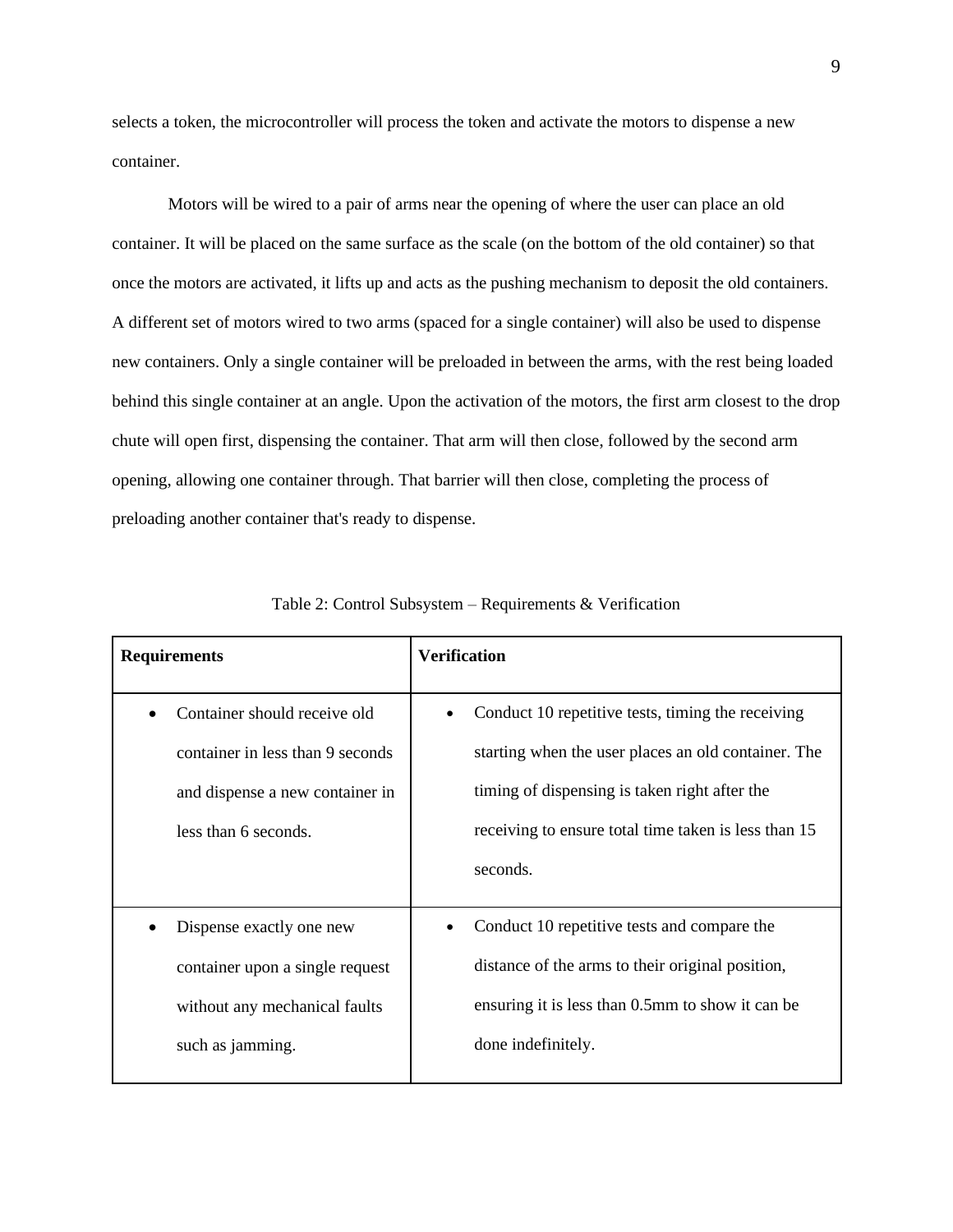#### **2.3.3 UI Subsystem**

The display screen along with the button is used to guide the user into selecting one of the two options. The first selection is {old container} and {token} which is used to inform the machine what it's supposed to expect from the user. In the case of the {token}, the machine will read from the card swipe. The next option that will be displayed is {new container} and {token} which occurs in the event the user returns an old container. Based on the input, the machine will return either a new container or update the token info from the swiped card.

| <b>Requirements</b>         | <b>Verification</b>                                              |
|-----------------------------|------------------------------------------------------------------|
| Correctly keep track of the | Insert 4 old containers and convert them to tokens.<br>$\bullet$ |
| number of tokens per user.  | Assume 4 tokens are correctly stored. Then using                 |
|                             | the same user card, convert the tokens to new                    |
|                             | containers until no tokens are left. Ensure the                  |
|                             | number of new containers received equals the                     |
|                             | number of old containers put in.                                 |
|                             |                                                                  |

Table 3: UI Subsystem – Requirements & Verification

#### **2.3.4 Power Subsystem**

The power subsystem is responsible for powering all the necessary components without burning or damaging the components by supplying a consistent voltage within range. The machine takes in power from a conventional wall outlet that goes through an AC/DC converter and regulator to produce a regulated voltage specified in our design to properly power all components.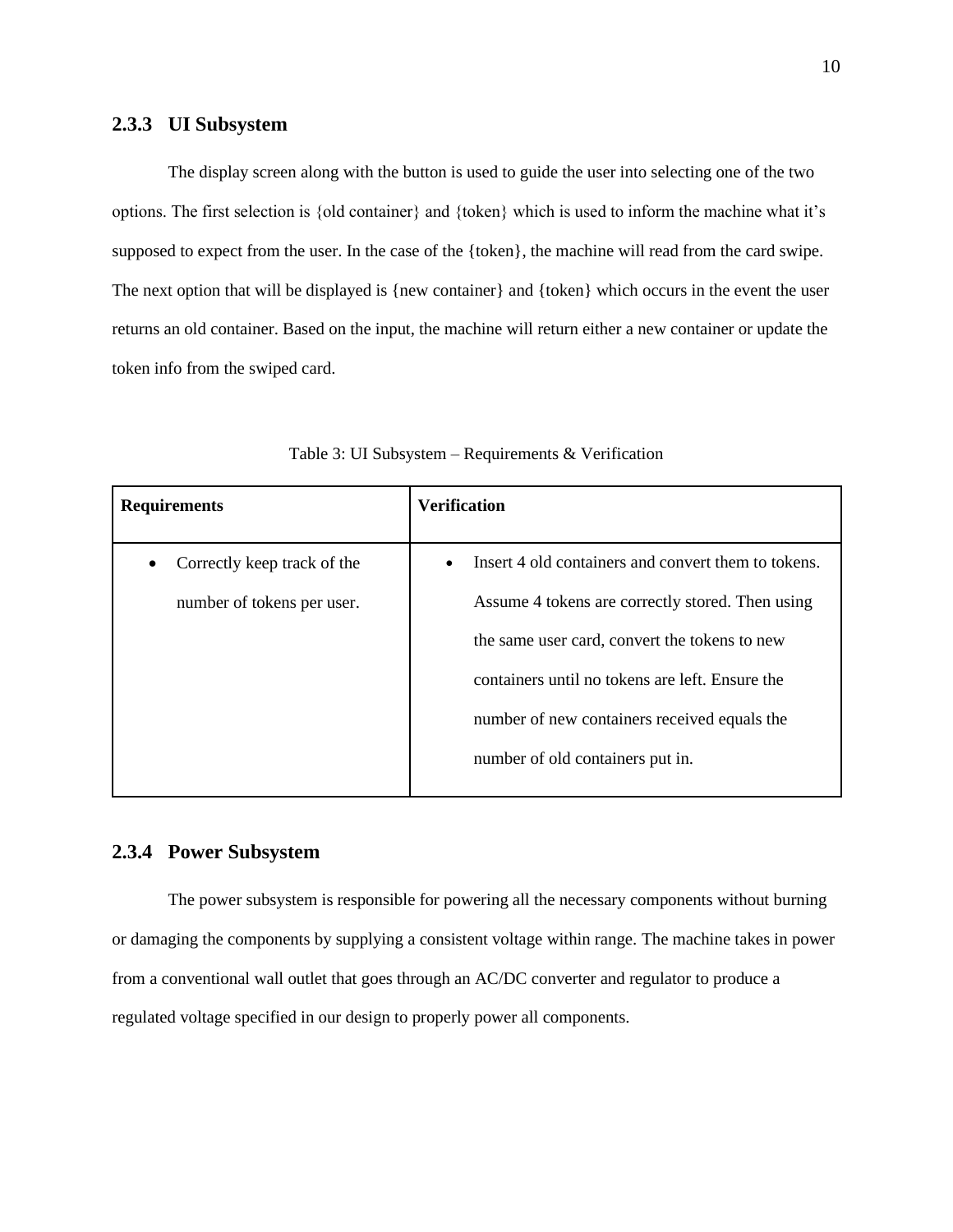| <b>Requirements</b>                        | <b>Verification</b>                                          |  |  |
|--------------------------------------------|--------------------------------------------------------------|--|--|
| Power all the components with<br>$\bullet$ | Test the voltage running through each component<br>$\bullet$ |  |  |
| constant voltage in accordance             | with an oscilloscope and observe if the voltage              |  |  |
| with the voltage ratings in the            | supplied exceeds a 5% variance.                              |  |  |
| block diagram.                             |                                                              |  |  |
|                                            |                                                              |  |  |

#### Table 4: Power Subsystem – Requirements & Verification

#### **2.4 Tolerance Analysis**

The mechanical aspect of the dispensing and retrieval system is one of the most critical components of our project. The main functionality of the machine highly depends on accurate and correct retrieval of old containers to be thrown into the storage bin. This action is executed by a pair of 5cm arms powered by a stepper motor with a 1.8 degree step angle with 200 steps per revolution. Since the placement of the G2G container on the scale may vary in position, the arms need to provide enough slant and force to retrieve the container without having the container collide with any side of the walls.

To ensure such performance, it will be tested with different angles for the arm ranging from 45 to 90 degrees with a step size of 5 degrees. The control variable will be the number of pulses ranging from 25 to 50 with a step size of approximately 2.8 given the motor rotation equation below. The placement of the pair of arms will be spaced to maintain a distance of 15cm to ensure no containers can slip through. The speed of the motor will be calculated as follows to enable the retrieval mechanism:

Motor rotation (°) = step angle (°/step)  $\times$  number of pulses

Motor speed (r/min) = step angle ( $\degree$ /step)  $\div$  360 ( $\degree$ )  $\times$  pulse rate (Hz)  $\times$  60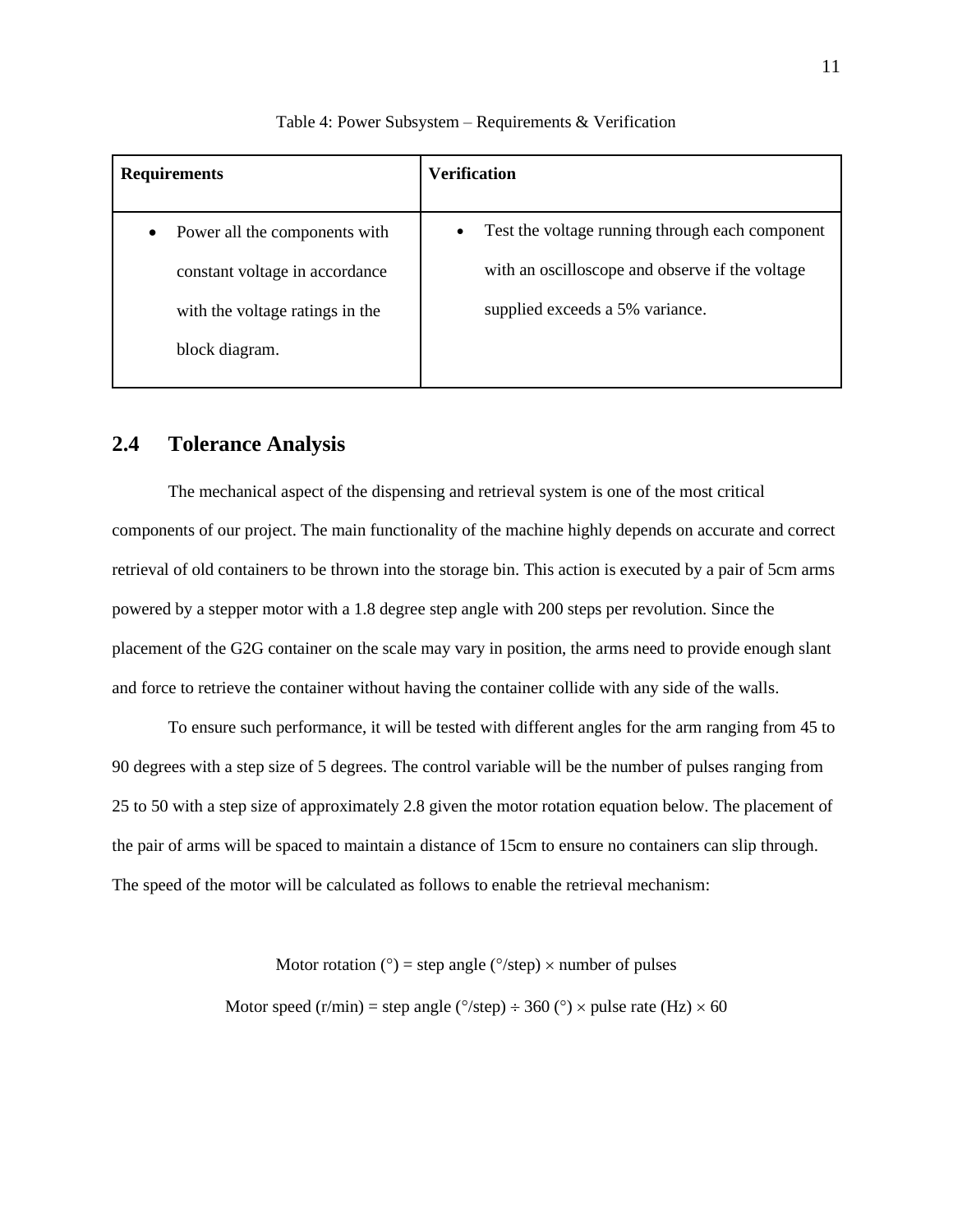If the constant velocity motion profile for the stepper motor does not generate enough force to throw back the old containers, the acceleration profile can be used with acceleration torque and a constant rate of pulses. For the dispensing system, we will incorporate a 1 second delay between when both actuate so that the first arm can allow a container to be dispensed, which will then allow for the next container to preload itself via the second arm dropping. The upper bound on the dispensing is 9 seconds with motors for each mechanical arm having 1 second motion for the up and down movements. Thus the 1 second delay is calculated using the bound below where 'a' is the first mechanical arm and 'b' is the second:

a down  $(1s)$  + wait  $(2s)$  + a up  $(1s)$  + delay  $(1s)$  + b down  $(1s)$  + wait  $(2s)$  + b up  $(1s)$   $\leq$  9s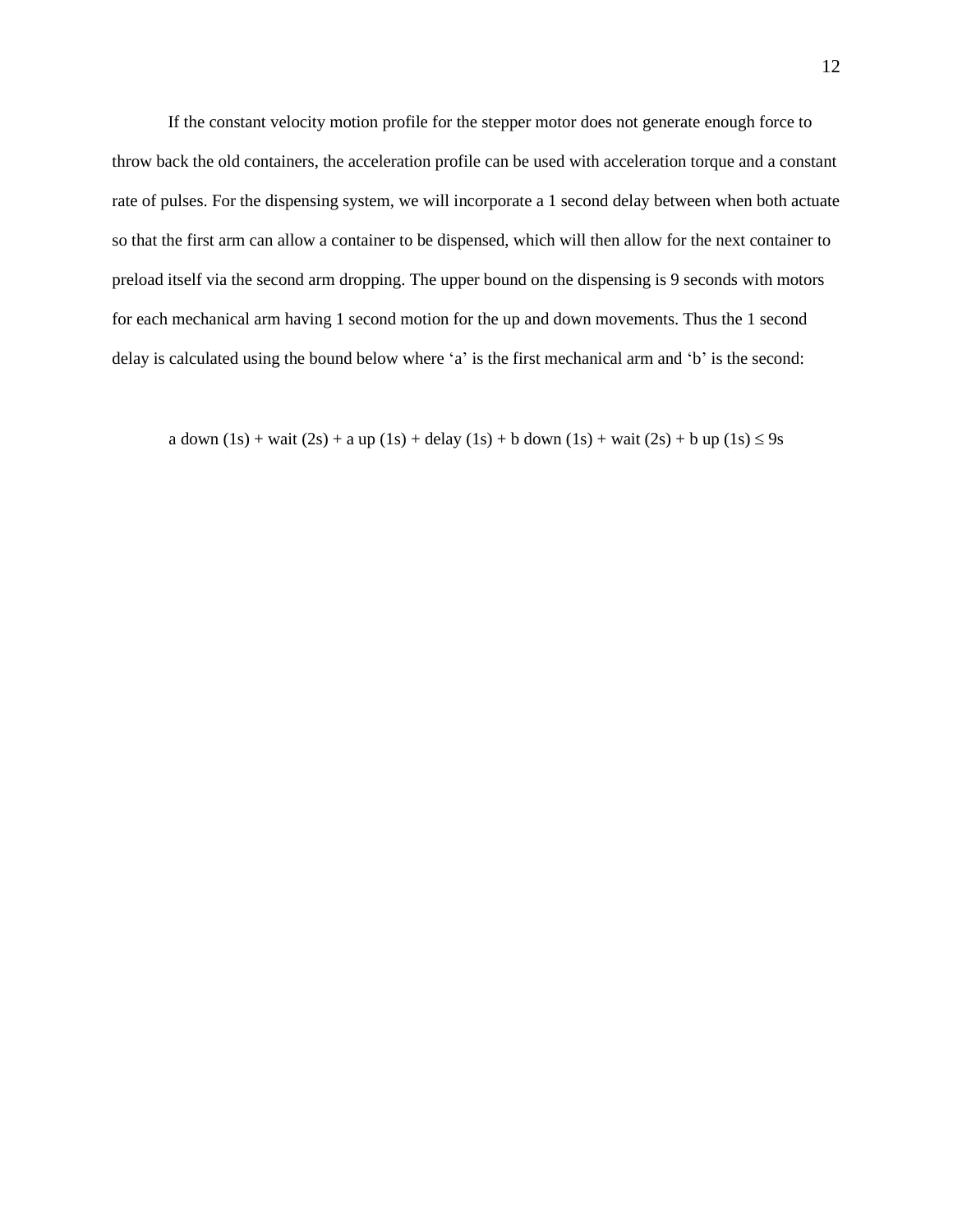## **3 Cost & Schedule**

### **3.1 Cost Analysis**

The total cost for parts as seen in Figure x before shipping is \$150.08. 10% shipping cost adds another \$15.01 and 10.5% sales tax adds another \$15.75. We can expect a salary of \$25/hr x 3 hr x  $60 =$ \$4500 per team member, which would be \$13,500 in labor costs for a team of three. The grand total comes out to be \$13,680.84.

| <b>Description</b>                 | <b>Manufacturer</b> | Quantity       | <b>Extended Price</b> | Link |
|------------------------------------|---------------------|----------------|-----------------------|------|
|                                    |                     |                |                       |      |
| Load Cell Amplifier - HX711        | SparkFun            | $\mathbf{1}$   | \$10.95               | Link |
|                                    |                     |                |                       |      |
|                                    |                     |                |                       |      |
| ATmega328 Microcontroller          | Atmel               | $\mathbf{1}$   | \$5.87                | Link |
| <b>Bootloader Uno</b>              |                     |                |                       |      |
|                                    |                     |                |                       |      |
| Adafruit WiFi / 802.11 Development | Adafruit            | $\mathbf{1}$   | \$12.08               | Link |
| Tools ESP8266                      |                     |                |                       |      |
|                                    |                     |                |                       |      |
| HID OMNIKEY 3121 R31210320-        | <b>HID</b>          | $\mathbf{1}$   | \$17.09               | Link |
| 01 Smart Card Reader - USB 3.0 -   |                     |                |                       |      |
| Gray                               |                     |                |                       |      |
|                                    |                     |                |                       |      |
| 30-2 Grayhill Pushbutton Switch    | Mouser              | $\overline{2}$ | \$10.50               | Link |
|                                    |                     |                |                       |      |
|                                    |                     |                |                       |      |

|  |  |  | Table 5: Cost Analysis of All Components |
|--|--|--|------------------------------------------|
|--|--|--|------------------------------------------|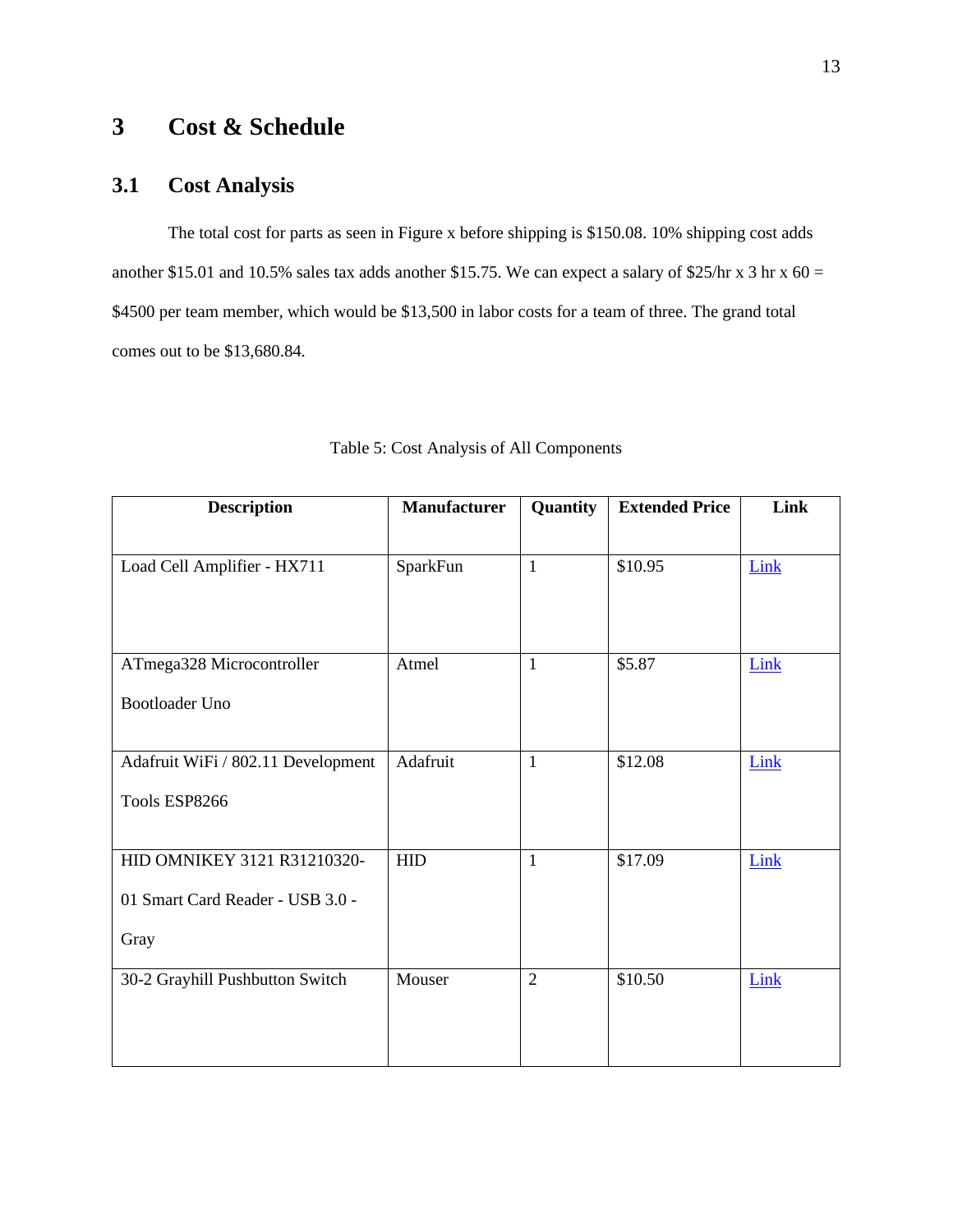| ARDUCAM 5MP PLUS OV5642          | Digikey    |    | \$45.60 | Link |
|----------------------------------|------------|----|---------|------|
| <b>MINI CAM</b>                  |            |    |         |      |
|                                  |            |    |         |      |
| SLE 4442 Chip Pearl White Cards  | Generic    | -1 | \$12.99 | Link |
|                                  |            |    |         |      |
|                                  |            |    |         |      |
| 10 Inch IPS LCD Panel (1024x600) | <b>ODM</b> | 1  | \$35.00 | Link |
| resolution)                      |            |    |         |      |
|                                  |            |    |         |      |

# **3.2 Schedule**

| Week                  | <b>Task</b>                                                                                   | <b>Person</b> |
|-----------------------|-----------------------------------------------------------------------------------------------|---------------|
| February 27 - March 5 | Begin PCB design, incorporate TA feedback for PCB                                             | Everyone      |
| March 6 - March 12    | Order parts for prototyping, complete design with machine<br>shop<br><b>ORDER PCB March 8</b> | Everyone      |
| March 13 - March 19   | Spring break                                                                                  | Everyone      |
| March 20 - March 26   | Test machine shop prototype and make revisions if necessary,<br>and begin board assembly      | Everyone      |

### Table 6: Weekly Schedule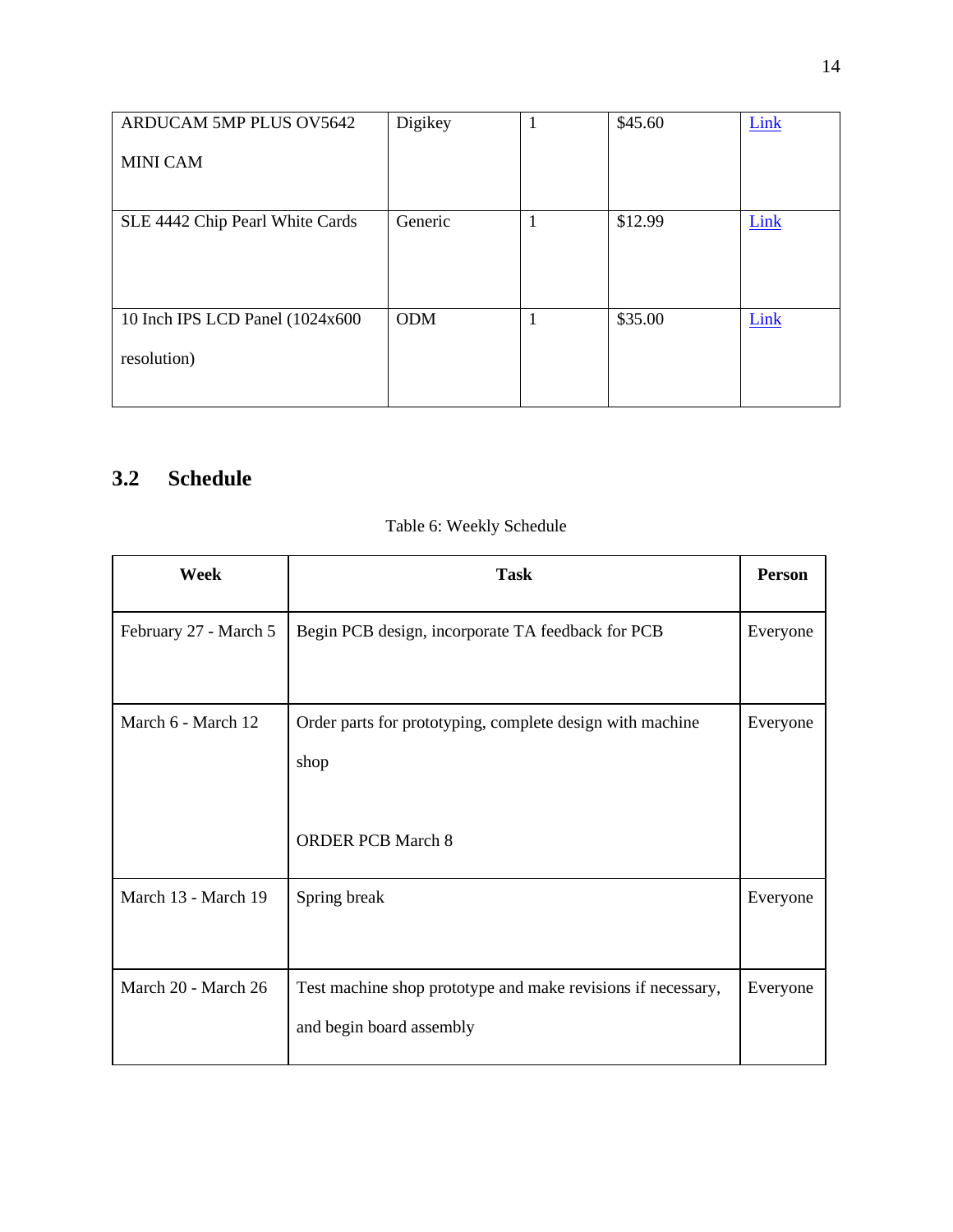| March 27 - April 2  | Complete board assembly, program microcontroller @ 3.3V,<br>Everyone |          |  |
|---------------------|----------------------------------------------------------------------|----------|--|
|                     | test PCB power delivery with an oscilloscope                         |          |  |
|                     | Revisions to PCB design if necessary                                 |          |  |
|                     | <b>ORDER PCB March 29</b>                                            |          |  |
| April 3 - April 9   | Integrate weight sensing and test with mechanical arms,              | Everyone |  |
|                     | followed by testing with containers                                  |          |  |
| April 10 - April 16 | Integrate all subsystems together and test                           | Everyone |  |
|                     |                                                                      |          |  |
| April 17 - April 23 | Fix any remaining minor bugs                                         | Everyone |  |
|                     |                                                                      |          |  |
| April 25            | Demo                                                                 | Everyone |  |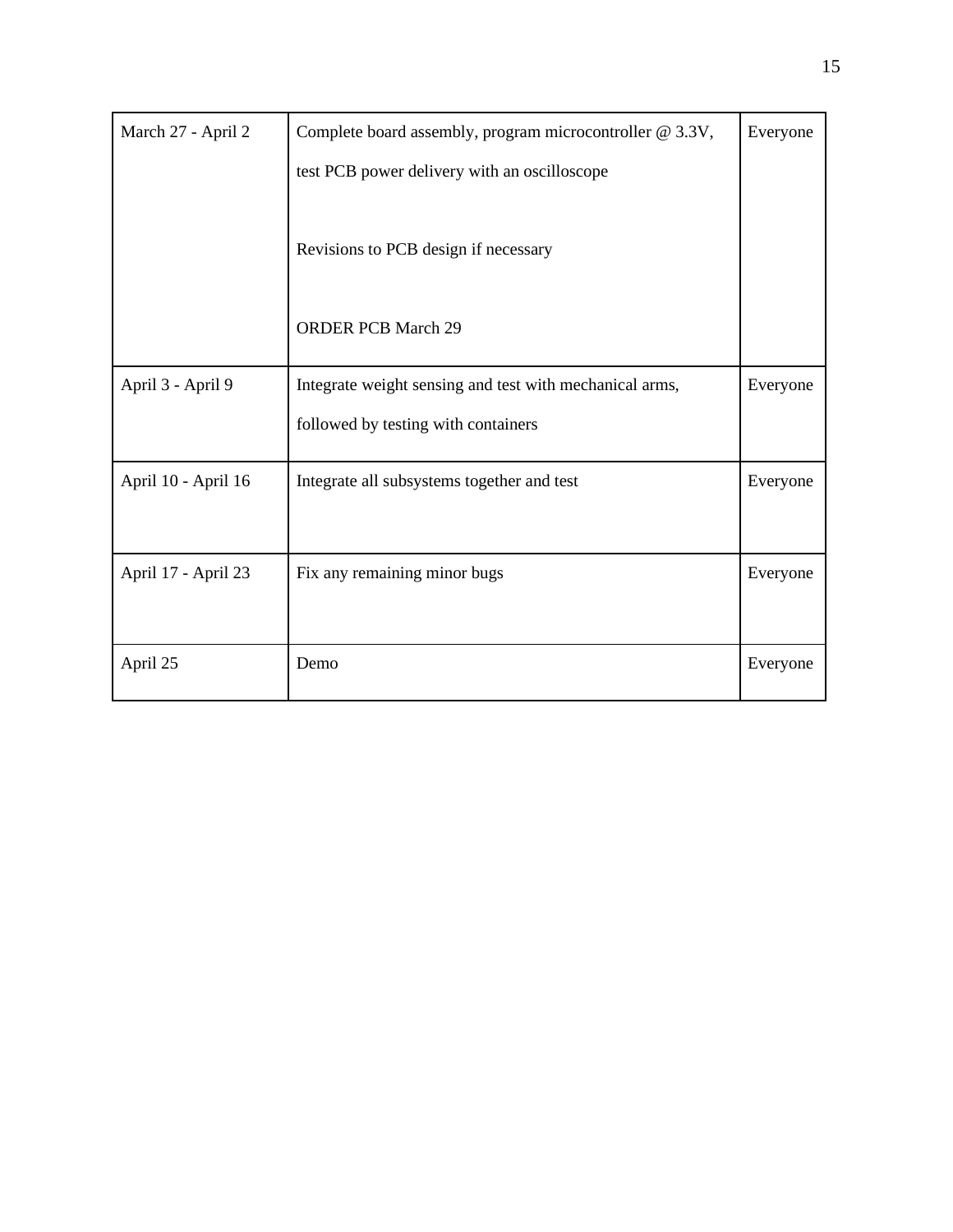### **4 Discussion of Ethics and Safety**

This project has potential pitfalls with ethics and safety issues that can conflict with the IEEE Code of Ethics and the ACM Code of Ethics, with safety and privacy of the user being two standout issues (ACM, IEEE, 2022). Namely, the user could get their finger stuck in the motor area with the chutes for dispensing and accepting containers, which is a safety concern. Additionally, with our database of user info associated with each RFID card, the user could be prone to a data leak, which is a big concern for privacy, especially in current times where data is extremely valuable (ACM, 2022).

It is our utmost priority to ensure that people's privacy is protected and they are aware of safety concerns (ACM, 2022). As noted in the IEEE and ACM Code of Ethics, we will treat all persons fairly and not discriminate against people based on race, age, disability, gender, national origin, gender identity, or gender expression (ACM, IEEE, 2022). We will also not engage in harassment of any form, including sexual harassment or bullying behavior (ACM, IEEE, 2022). Additionally, we will also accept honest criticism of our project as well as properly credit contributions by others (IEEE, 2022).